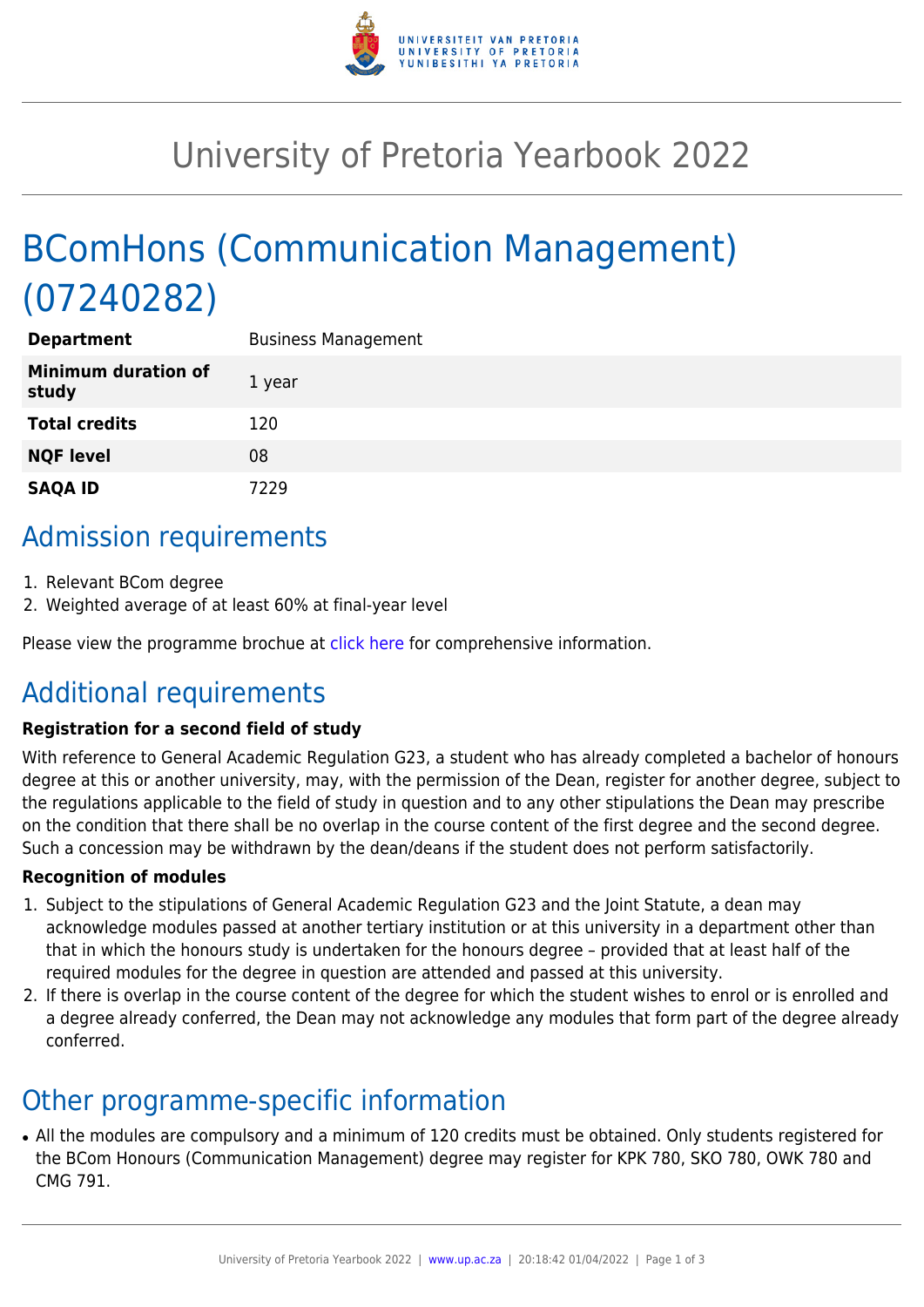

- A semester mark of 40% is required to be admitted to the examination.
- The semester mark will be compiled from a variety of individual assignments and group projects presented in a hybrid model.
- Final examinations will take place during May/June and October/November annually.
- A final mark of 50% is required to pass a module.
- There are no supplementary examinations for any of the modules.
- A maximum of two (2) years will be allowed for the completion of the honours degree.

### Examinations and pass requirements

Subject to the provisions of General Academic Regulation G26, a head of department determines, in consultation with the Dean when the honours examinations in his/her department will take place, provided that:

- honours examinations which do not take place before the end of the academic year must take place before the closing date of the special exam period in the beginning of the following academic year, and all examination results must be submitted to Student Administration before the closing date of submission of marks; and
- honours examinations which do not take place before the end of the first semester may take place no later than the closing date of the exam period, and all examination results must be submitted to Student Administration on or before the closing date of submission of marks.

The head of the department determines:

- whether a candidate will be admitted to a supplementary examination, provided that a supplementary examination is granted, only once in a maximum of two prescribed semester modules or once in one year module.
- the manner in which research reports are prepared and examined in his/her department.

Supplementary examinations (if granted) cover the same subject matter as was the case for the examinations. A student may not enrol for the same module more than once, unless the dean has approved a second enrolment based on an application supported by a valid reason or motivation. Also refer to General Academic Regulation G18.3.

**NB:** Full details are published in each department's postgraduate information brochure, which is available from the relevant head of department. The minimum pass mark for a research report is 50%.

Subject to the provisions of G26, the subminimum required in subdivisions of modules is published in the study guides, which are available from the relevant head of department.